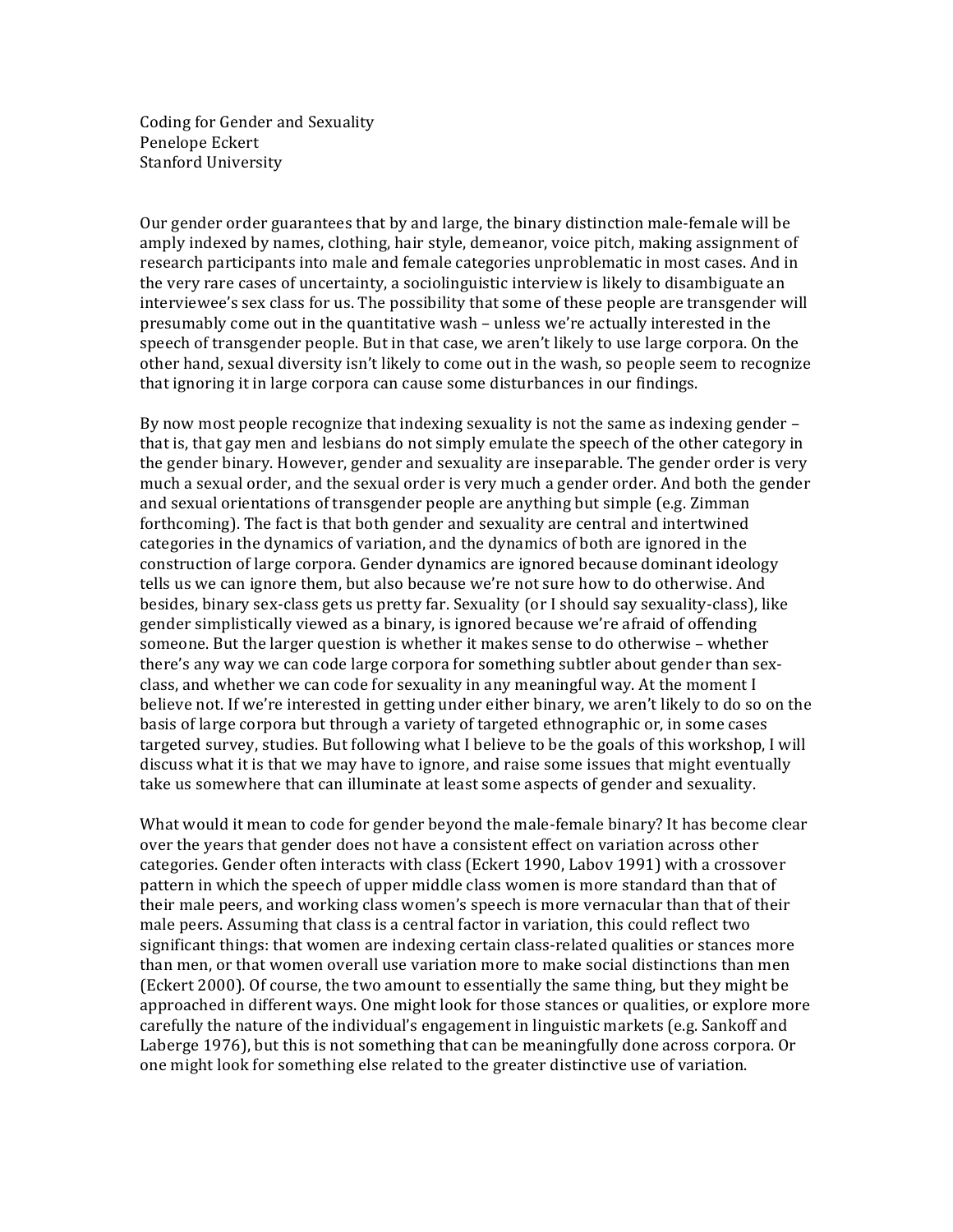I believe that the fact that women's patterns of variation constitute the envelope within which men's variability is contained is a fundamental fact in variation. Like all other relations between categories and practice, the next question is which women and which men are making this difference? Lesley Milroy (1998) once proposed that women are more innovative than men because they are less constrained by peer norms which, in her data, were norms against leveling. Certainly, men are more constrained by the gender order than women'to'the extent that their gender expressions are more closely monitored – and men' rather than women are the primary monitors of gender expression. (This fits in with Tony Kroch's argument that the curvilinear pattern is due to working and lower middle class men avoiding sounding like women. While I don't agree with it across the board, it no doubt is an important factor.) Bill Labov, meanwhile, has speculated that the leaders in sound change are lower middle class women who are networked and gregarious. If we put this all together, we have a picture of gender differences having to do with differences in expressivity (Eckert 1989).

Similar considerations arise in the case of sexuality. The study of language and sexuality has by and large focused on a heterosexual – homosexual binary. (Sexual preference, of course, doesn't cover sexuality. However, I will ignore here the obvious and very interesting relation between variation and the expression of sexual desire and satisfaction, and stick to the kinds of identity categories that most sociolinguists like to consider.) The focus on the sexual binary has been pretty narrowly on men, and attempts to do similar binary studies of women'have yielded the kind of unsatisfactory results that one would expect in a social category that has no popular speech stereotype. But although the studies of lesbian speech have begun with studying the speech of lesbians, the study of gay male speech has progressed quite far in the absence of any large-scale comparisons of the speech of gay and straight men. Rather, since gay men are in fact quite heterogeneous in their speech, the focus has been on speech that is *perceived* as gay. Smythe et al (2003) view gay-straight speech as indistinguishable from gender – with gay and straight speech lying along a gender continuum from female to male. But again, what they're actually studying is gay- and straight-sounding speech, correlating phonetic features with experimental judgments of speakers' sexual-class membership. There is no question that flamboyant gay speech uses many features that are associated with female speech, and in this study they've chosen to listen for variables that had more-or-less been found to correlate with gender.

The very existence of an enregistered gay male speech style as a prominent and longstanding stereotype and resource for humor sets it aside from other speech varieties, and sets it aside as well from the everyday speech of gay men. Hence, as Erez Levon has nicely put it (2007 p. 536) "... an empirical methodology should focus more on the semiotic practices people use to enact this social positioning ... rather than focus on those positions themselves". The enregistered gay male style should be seen in terms of its historical origins in camp, which is drag in its most ironic sense. And in this context, one might wonder why we should distinguish this from the camp speech of, for example, Bette Midler. Putting gay speech on a male-female continuum makes sense only within this context, recognizing that some form of camp is an integral part of gay culture, and men who prefer same-sex partners may participate in this culture to varying degrees and depending on the context. Rob' Podesva's work (e.g. Podesva 2007) on the speech of professional gay men shows that stereotypic gay speech emerges in situations that call for flamboyant displays of gay personae such as "gay diva" and "gay partier", and that this stylistic shift can involve the production of advanced variants of current sound changes (Podesva 2011). Elements of this flamboyant style may well bleed into some gay men's more conservative speech, but once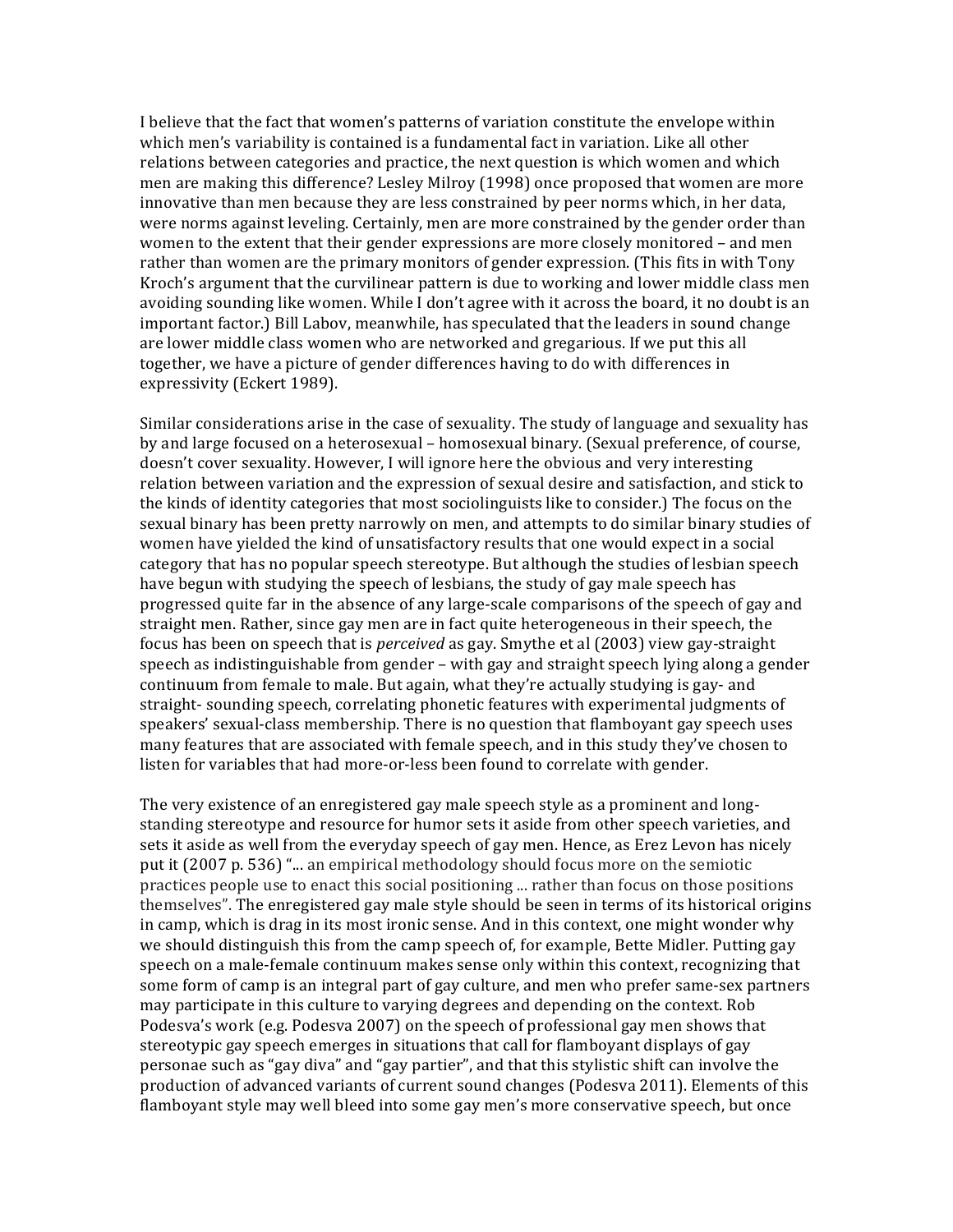again the question is whether this is better predicted by something like sexual politics than by sexual preference.

This brings us back to the issue of Labov's leaders in sound change – the gregarious women' of the lower middle class. I believe that Labov has his finger on the pulse of variation in this designation, and the question is what exactly is the connection between variation and gregariousness? We could be looking at something more like general social perspicacity. Alan Yu's research exploring the relation between language processing and measures of autism and empathy is highly suggestive in this regard. He posits a connection between cognitive and social dispositions, relating the potential for gregariousness to a potential for processing language "top down" – that is, attending to context at the expense of linguistic detail. This would make top town processors more likely to be sensitive to, and more likely to use, social patterns of variation. The apparent fact that women are more likely than men to score low on the autism scale may fall into a picture much like the likelihood of men being taller than women – that is, it may play a role in gender patterns. However, it will also play a role on both sides of the binary, and we might consider that Yu is looking at a small bottom-line and suggestive factor in social patterns of variation. At any rate, we aren't going to subject our interviewees to a battery of psychological tests. And we might also remember that social practice can have a feedback effect on biological processes (consider, for example, that research with species ranging from rhesus monkeys (Rose *et al.* 1972) to fish (Fox *et al.* 1997) has documented changes in hormone levels as a result of changes in social position.)

This leads me to the conclusion that if we want to get beyond the gender and sexuality binaries, we might begin by thinking about the nature and function of linguistic expressivity and flamboyance, and the relation of these to norms of gender, sexuality, class, ethnicity, and other categorization schemes we may use. What, then, are flamboyance, expressiveness and gregariousness? These terms are, in fact, relatively meaningless in the abstract and while I'm tempted to get excited about thinking about them, now is not the time. The real question is when we say that women are licensed to be expressive, what are they licensed to be expressive about? What other norms are there about female and male expressiveness, and which women and men conform more or less to them and why? If we think about affect, women'are licensed to be expressive of positive emotion, men' of negative. It may be, for example, in the exaggerated expression of positive affect, that female caregivers pass on certain sound changes to small children. Of course, I believe that affect is fundamental to the social meaning of variation, and that it is certainly in affective displays that small children begin to understand that variation is meaningful. And certainly affect colors all the social categories that are sufficiently important to constrain our language use.

While some people may BE more gregarious or expressive than others, we might consider that gregariousness or expressiveness manifest themselves in speech in more ways than one and that some might be useful as markers of expressiveness. It appears, for example, that within'speakers' the use of advanced variants correlates with pitch range (Drager, Eckert and Moon 2010, Podesva 2011) – no doubt a result of both pitch range and use of advanced segmental variables constituting greater expressiveness. In this case, one might consider that gender and sexuality – at least in terms of the way we've thought of variables with respect to them – are covering a factor that is actually somewhat orthogonal. In this case, we might find that coding for something like normalized pitch range – or allowing users of the corpus to do this for themselves - might be worth trying.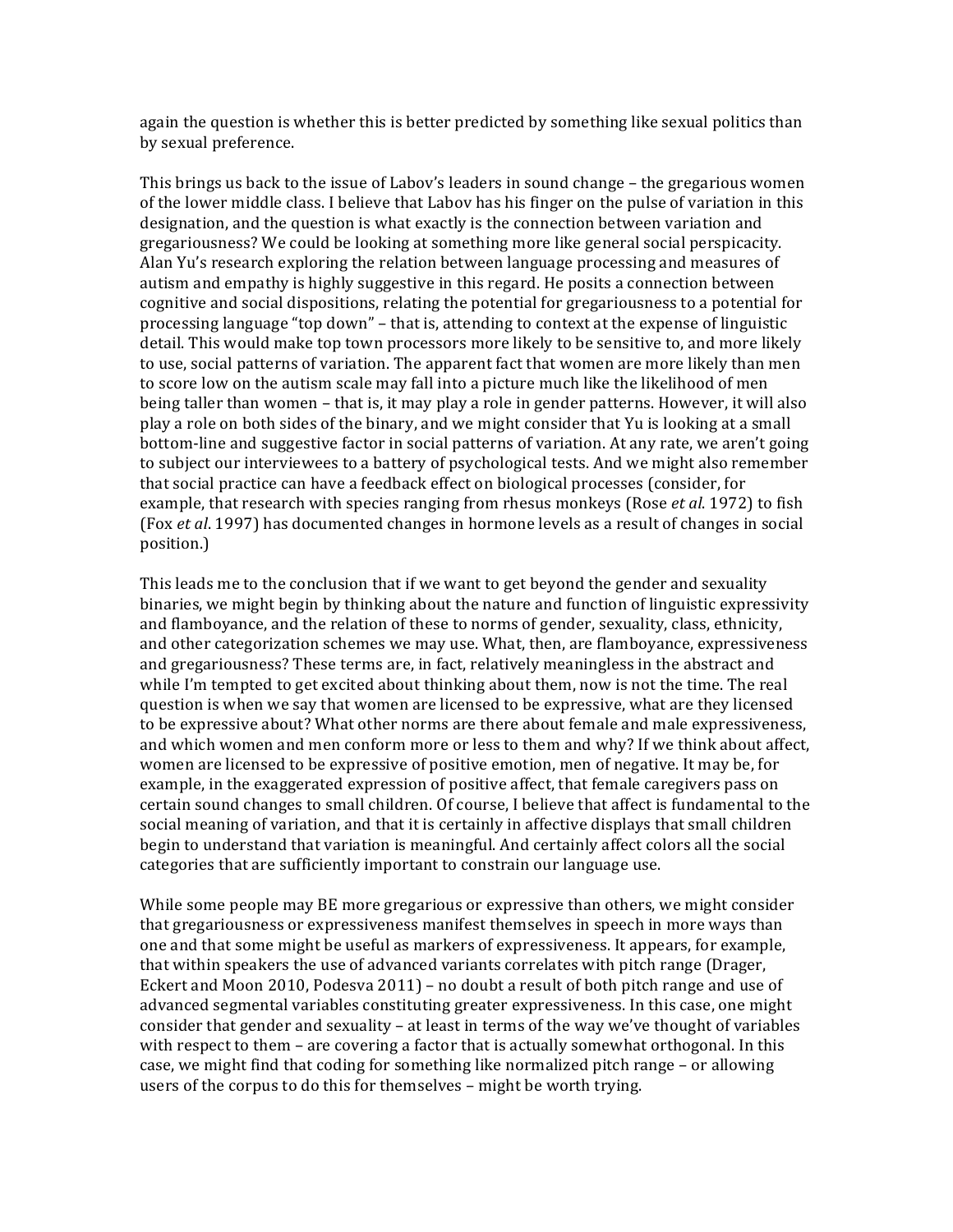Beginning with the Martha's Vineyard Study (Labov 1963) and continuing with the more recent studies in the "third wave", it has been clear that on top of some fundamental values acquired in childhood, variation by and large indexes social categories only indirectly (Ochs 1991, Eckert 2008). Correlations with broader social categories can involve some claims about membership in those categories per se, but stylistic studies indicate clearly that they are more likely to result from cumulative expressions of stances and qualities that emerge as particularly salient in the lives of people who inhabit those categories. Given this expressive and social-constructive function of variation, it makes sense to delve beneath the categories that ideologically connect to those stances and qualities. And eventually, if we do our' work well enough, we may dispense with some of those categories altogether. In the meantime, I'd say corpora should continue with  $m/f$  and pretend that sexuality doesn't exist.

Of course, asking interviewees whether they are gay, straight or bisexual would eventually get us a sufficiently large corpus that we could actually discover whether there are any correlations with willingness to check "gay" on a questionnaire. But my understanding is that people don't want to do this for fear of offending people or that they're afraid their IRBs are afraid. It's my firm belief that the people who would be offended would be the straight ones, but that's neither here nor there. Certainly looking to code multiple corpora in the same way calls for a uniform questionnaire at the end of the interview. While such questionnaires may be pretty blunt instruments, at least they constrain the responses to some extent in the same fashion. And presumably even the most conservative IRB would see the usefulness of asking interviewees to check a bunch of boxes, always with the option to not check any.

- BOBERG, CHARLES. 2006. Sex, gender, and the phonetics of Canadian English. NWAV 35, Ohio State University, Columbus, Ohio
- DRAGER, KATIE, ECKERT, PENELOPE and MOON, KYUWON. 2008. Style and prosodic variation. Paper presented at NWAV 37. Philadelphia: University of Pennsylvania.
- ECKERT, PENELOPE. 1990. The whole woman: Sex and gender differences in variation. Language Variation and Change, 1.245-67.
- $-$ . 2000. Linguistic variation as social practice. Oxford: Blackwell.
- —. 2008. Variation and the indexical field. Journal of sociolinguistics, 12.453-76.
- $-$ . 2011. Where does the social stop? Language Variation European Perspectives III. Selected papers from the 5th International Conference on Language Variation in Europe (ICLaVE 5), Copenhagen, June 2009, ed. by Frans Gregersen, Jeffrey K. Parrott and Pia Quist, 13-29. Amsterdam: John Benjamins.
- FOX, H. E.; WHITE, S. A.; KAO, M. H.; and FENALD, R. D. 1997. Stress and dominance in a social fish. *Journal of Neuroscience*, 17:6463-6469.
- LABOV, WILLIAM. 1991. The intersection of sex and social class in the course of linguistic change. Language Variation and Change, 2.205-51.
- LEVON, EREZ. 2007. Sexuality in context: Variation and the sociolinguistic perception of identity. Language in society, 36.533-54.
- MILROY, LESLEY. 1998. Women as innovators and norm-creators: The sociolinguistics of dialect leveling in a northern English city. Engendering communication" Proceedings of the Fifth Berkeley Women and Language Conference, ed. by Suzanne Wertheim, Ashlee C. Bailey and Monica Corston-Oliver, 361-76. Berkeley: BWLG.